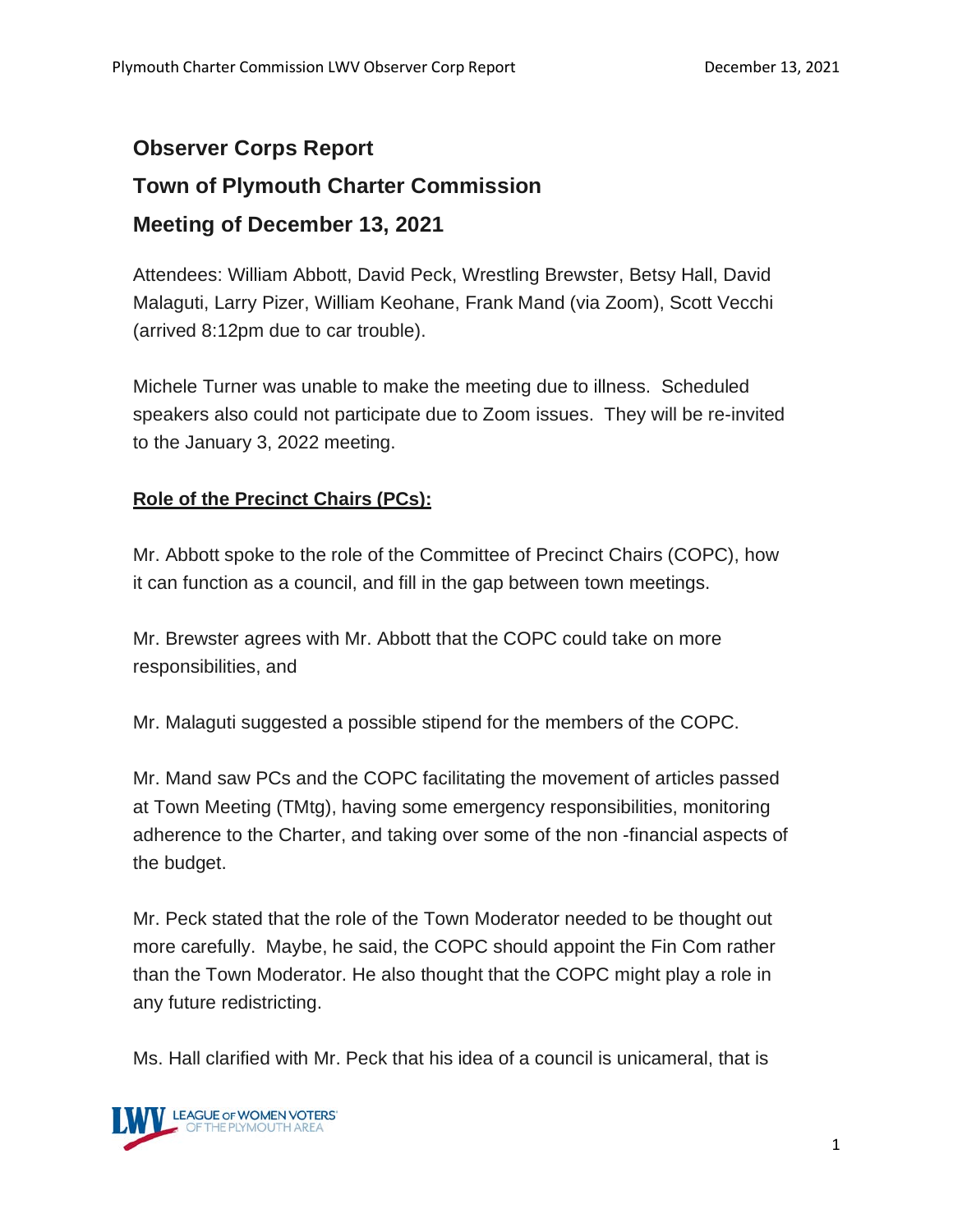legislative and executive functions combined. She also further asked do we need a SB if we also have a COPC?

Mr. Keohane asked whether it was feasible for TMtg to elect the Town Moderator and the COPC.

Ms. Hall added that if the COPC is elected by TM, then maybe it could have 15- 18 people, but not necessary one/precinct.

Mr. Abbott stated that he believes in the separation of the Executive and Legislative branches. Currently the COPC is a legislative body. Mr. Mand agreed, as did Ms. Hall

Ms. Hall posited that with an active COPC, it would be possible to have more than two TMtgs/year, maybe four with fewer articles per meeting.

Mr. Pizer pointed out that the current Charter allows for more than two meetings/year. Either a petition with 200 signatures or a call by the SB is what is necessary to call a TMtg.

Mr. Keohane observed that special TMtgs used to be more common, and that he is in favor of more TMtgs. He also spoke of an open or "rolling" warrant allowing articles to be added during the year. He pointed out that the deadline for the current warrant will close the day after tomorrow [December 5, 2021], and won't reopen until August 10<sup>th</sup>. Both Ms. Hall and Mr. Peck also liked the idea of a rolling warrant.

Ms. Hall asked if we need to increase the number of Select Board members.

Further discussion on the role of PCs will be held at the January  $3<sup>rd</sup>$  meeting.

## **Outside Speakers and Timeline:**

Members discussed names of potential guest speakers to come during January

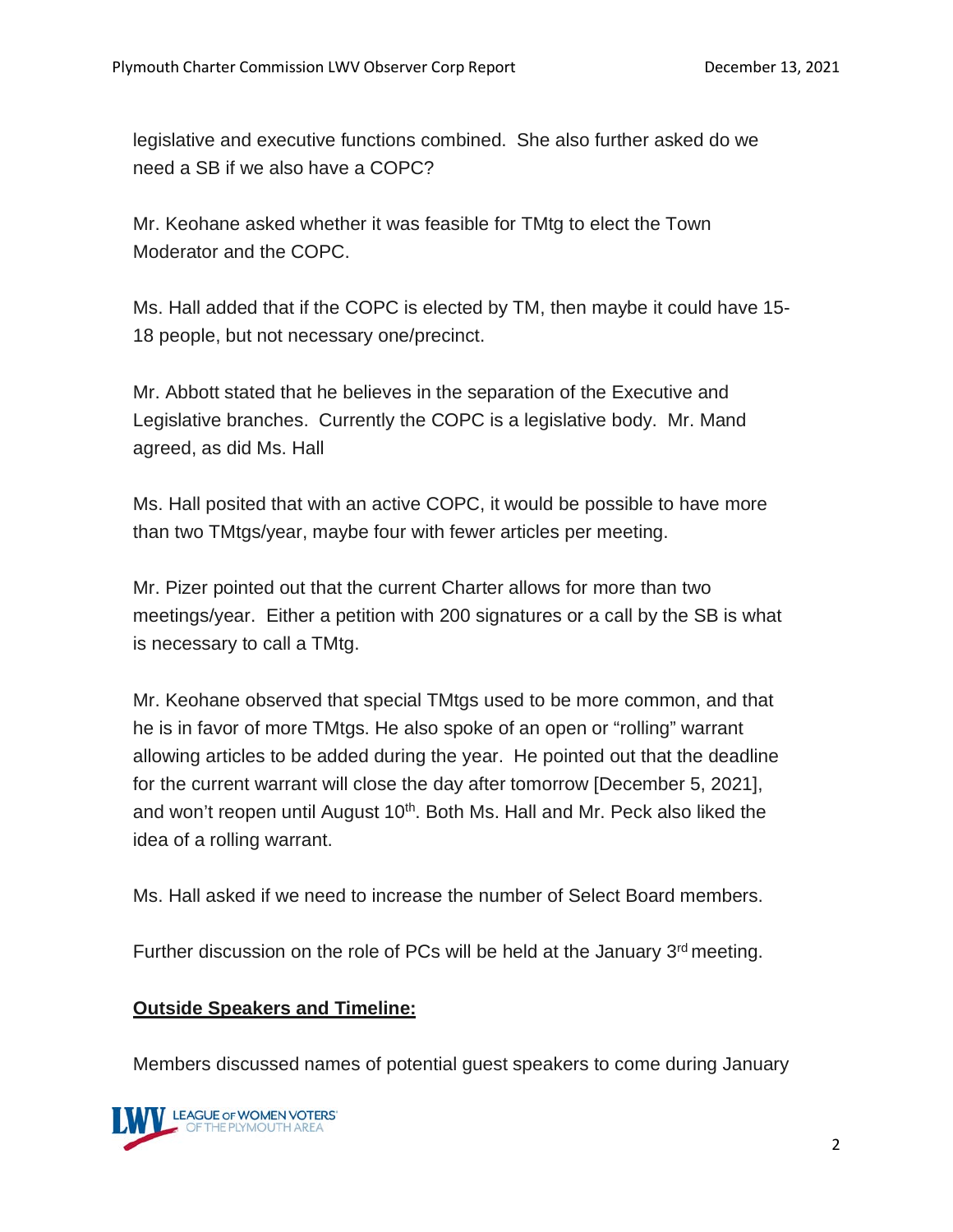and February meetings.

Mr. Abbott spoke to the timeline: January – outside speakers February - outside speakers for first meeting -begin drafts in second and third week March and beyond – continue drafting April – TMtg. – there is an article to appropriate money for publication of the proposed charter in the OCM and to mail a copy of the proposed charter to each registered voter in Spring 2023. Mr. Abbott also mentioned that he received a letter from Steven Bolotin regarding the importance of the Town's Master Plan in which Mr. Bolotin requested that before any binding decision can made in Town, whether at Town Meeting, or by any Town board, commission, or committee, there needs to be a certification, signed by the chair of the group making the decision, that what is being enacted is either consistent with the Master Plan or if not, why an exception to the Master Plan in that instance is appropriate.

## **Role of the Town Moderator:**

Mr. Keohane, Ms. Hall and Mr. Brewster all supported the idea of TMtg appointing the Town Moderator.

Mr. Pizer, however, cautioned that Town Moderator is a position requiring skill and preparation.

Mr. Abbott saw two types of Moderator. The Moderator could function as a servant of the of the TMtg, acting as a traffic cop or referee, or the Moderator could be the ultimate ruler and decision maker.

Other ideas regarding the Town Moderator were discussed including term limits for the Moderator, the recruitment and election of candidates for Moderator, and whether rulings by the Moderator could be appealed. Plymouth's current Charter only allows points of order to be appealed.

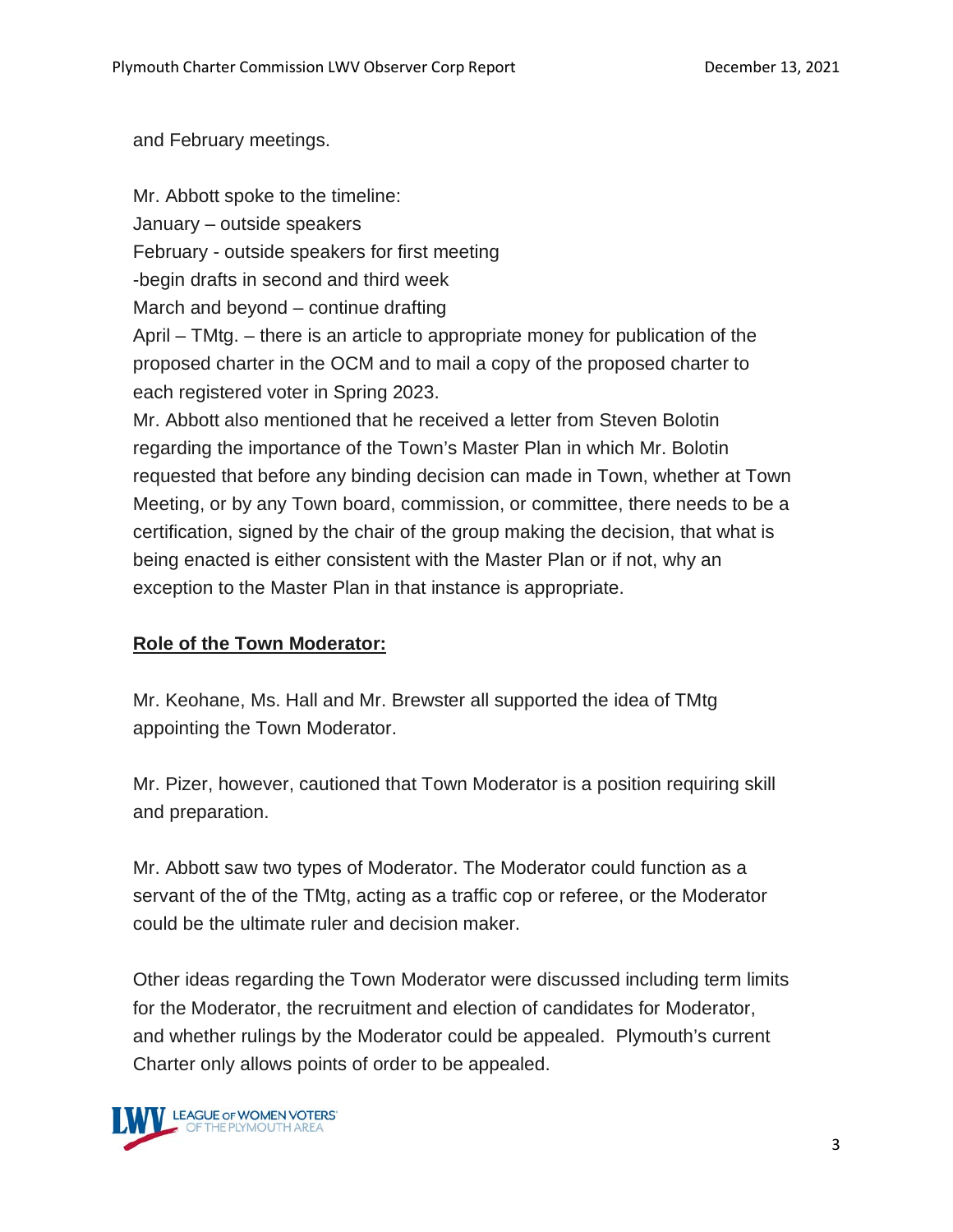## **Role of the Town Manager**

Mr. Malaguti, a member of the committee screening new candidates for Town Manager, was asked by Mr. Abbott if the current Charter is clear enough to guide the committee, and he replied it was.

Mr. Keohane observed that the Town Manager interacts with more people than the SB, so maybe more people than the SB should be involved in the appointment.

Mr. Vecchi stated that he is favor of a simple majority of the SB be enough to hire and fire the Town Manager. (Currently it takes 4 out of 5 to do either.) Mr. Pizer countered saying that we don't want to hire and fire too quickly.

Mr. Mand felt that the process of hiring a Town Manager should be public. Interviews should be public. Mr. Malaguti said that the candidates need confidentiality so a public process wouldn't work. Mr. Mand said he believed it would work for finalists.

A discussion ensued as to whether the Town Manager should be required to live in Plymouth. Mr. Peck seemed to be the only one in favor of such a requirement.

#### **Public Comment:**

**Peter Neville, Precinct 10, made a number of suggestions:** 

- Items on the Agenda should reference which section of the current Charter is being discussed.
- There are clear criteria for a Town Manager; why aren't there any for SB members?
- Situation between former Town Manager and SB is opaque and not understood by citizens.

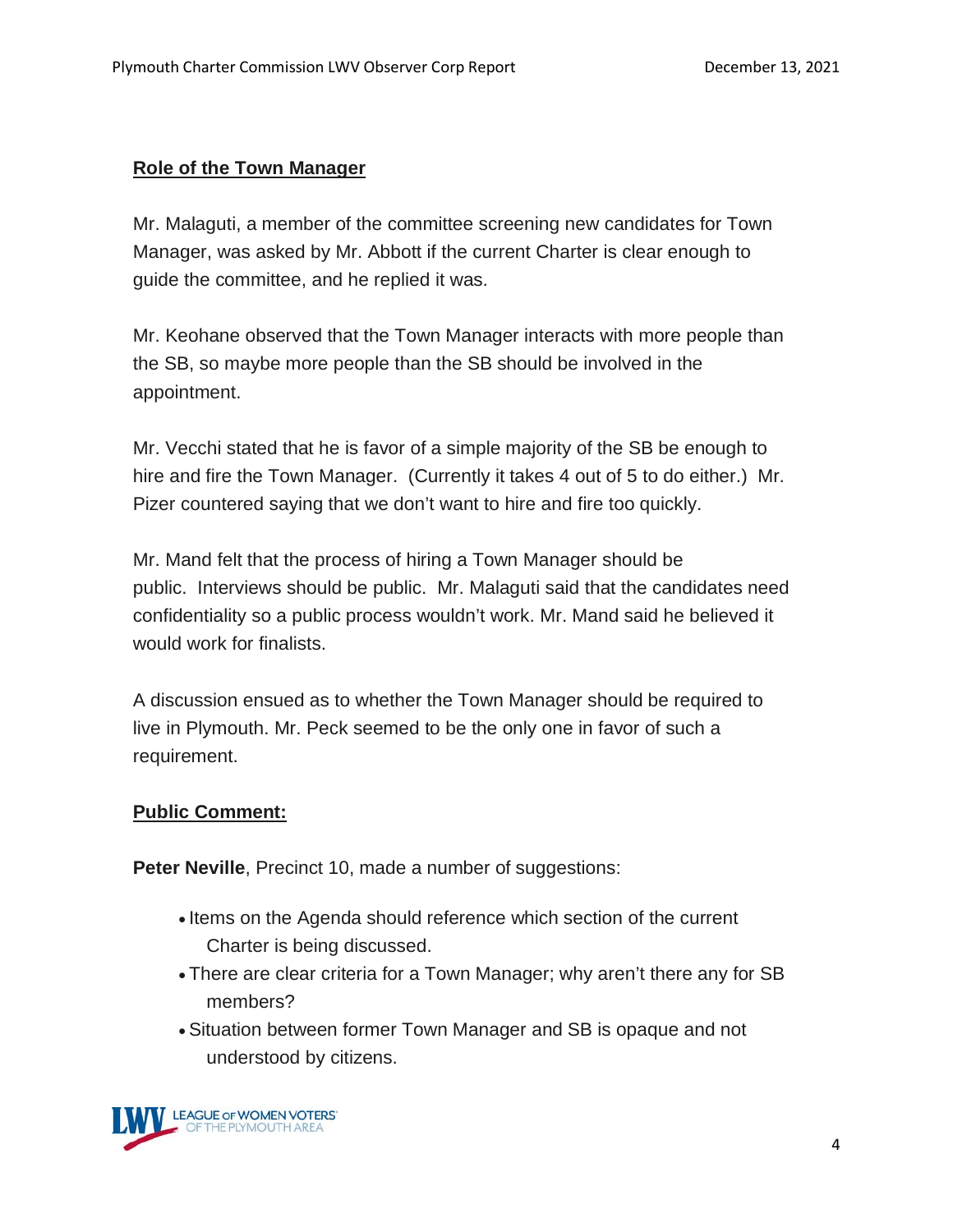• He felt that the Town Moderator is too powerful. He doesn't like that the Town Moderator determined who speaks when.

#### **Paul Cunningham, Town Meeting Member,** Precinct 8

- Would like to see the notes that the Commissioners took on the charters of the towns they looked at.
- Feels size of a town is most important factor in determining a government form.
- Is for a mayor because a mayor has more standing. If a mayor calls the Governor, the call will be returned, but if a SB member calls, it's unlikely to be returned.

## **Richard Caproni,** Precinct 15

- COPC is ineffectual, gets no results
- Wants the Commission to offer the people a choice
- TMtg has to go, and the SB has to go.
- The Town Moderator doesn't let people speak
- He believes most people in Plymouth would vote for a mayoral form of government, and TMtg. will go down in flames.

## **Joe Hutchinson**, **Town Meeting Member**, Precinct 12

- Stated that he enjoyed the meeting and the back and forth among the Commissioners.
- Agreed that the chaos surrounding the SB/former Town Meeting Manager situation is an embarrassment to the Town.

**Kevin Lynch,** Precinct 13 (soon to be Precinct 5), inquired when the Preliminary Report would be submitted. Mr. Abbott answered that it is due in September 2022, and that the Final Report is due two months later. Mr. Lynch